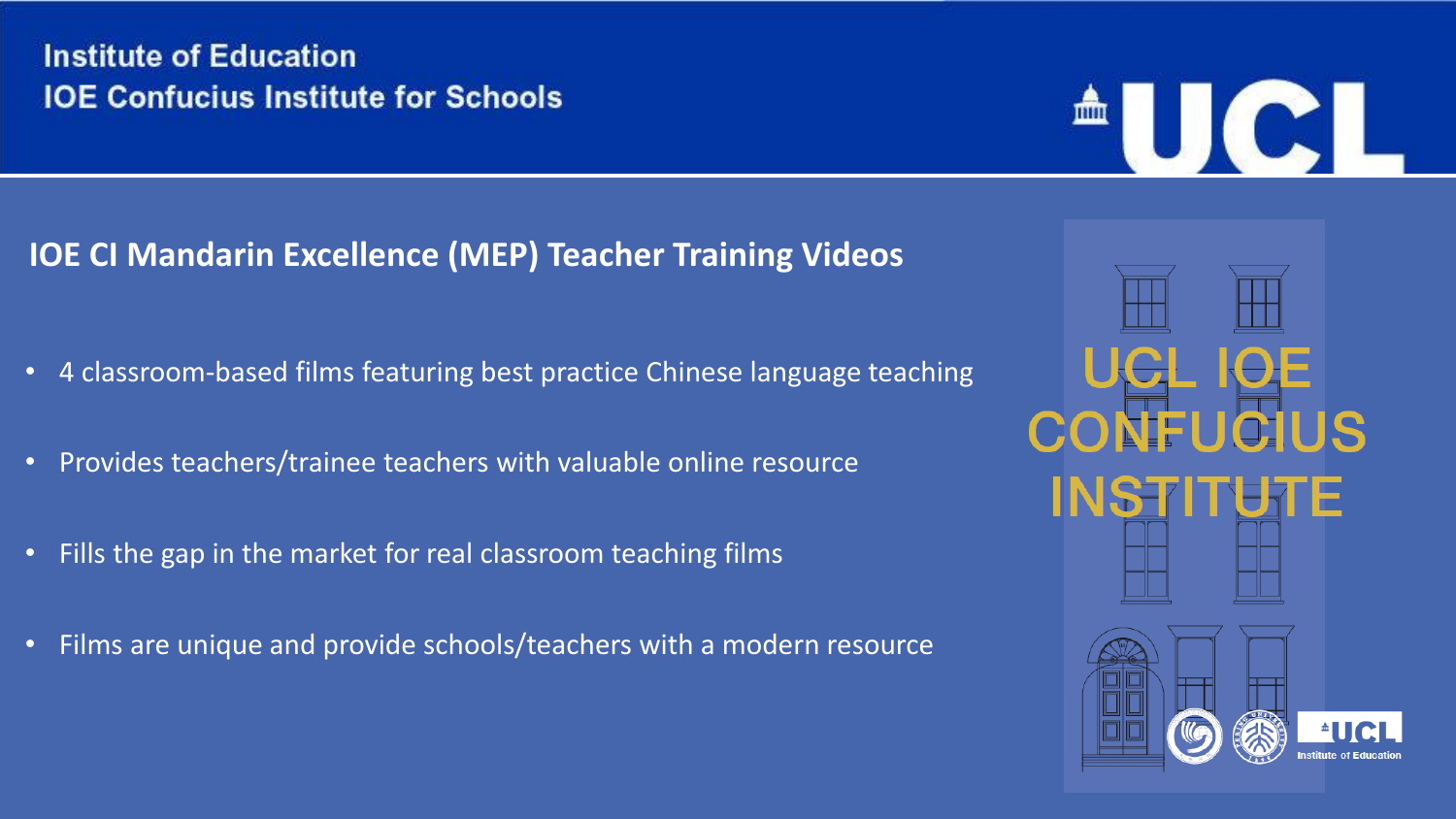#### **MEP Teacher Training Videos – Pre-production steps**

- 1. Develop a lesson plan featuring familiar general language and Chinesespecific language pedagogy topics
- 2. 6 production companies present ideas for delivering the project
- 3. Topline Comms are the chosen production company
- 4. IOE CI recruit 4 teachers to deliver the lessons



**UKCE** 

皿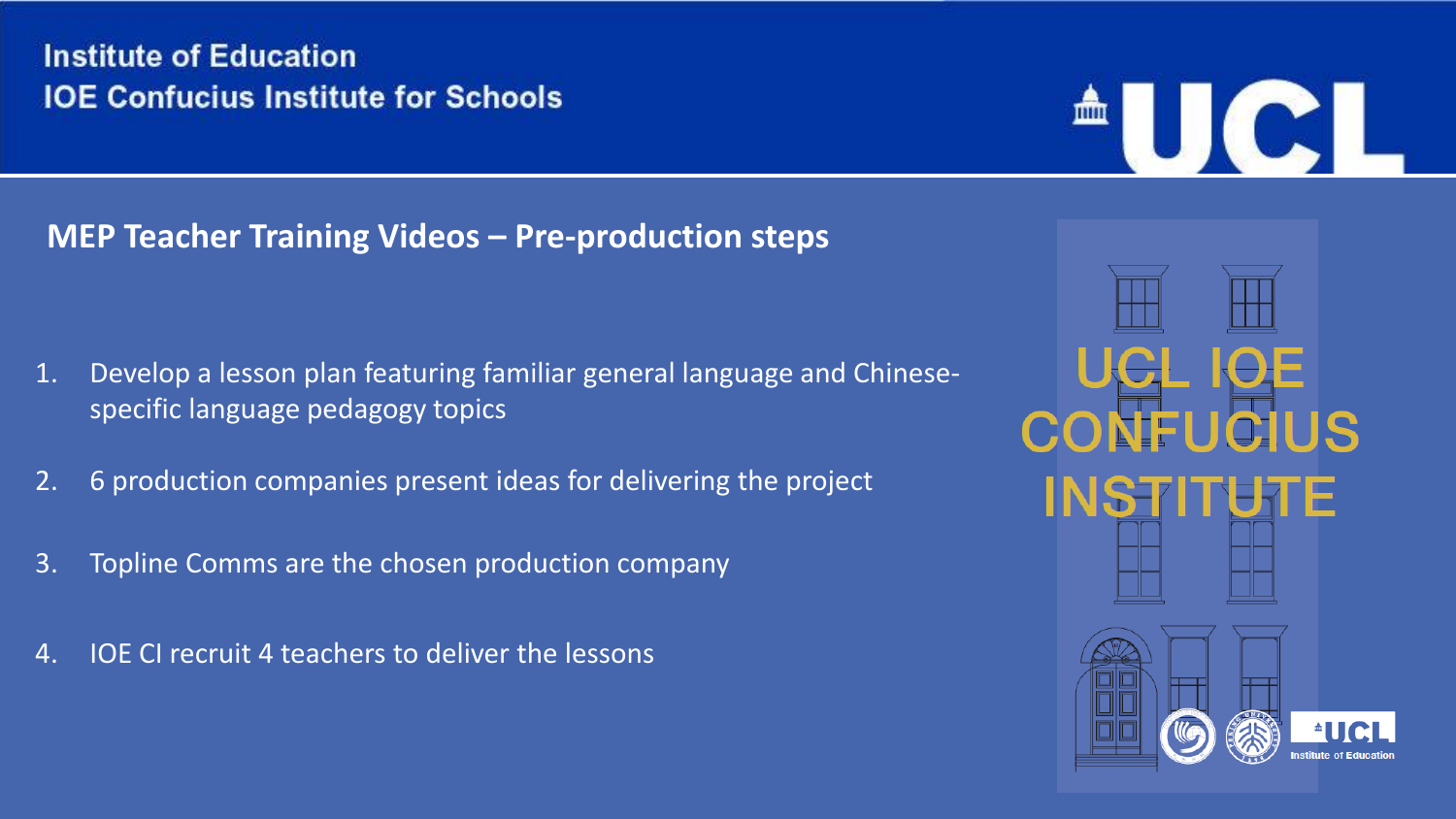#### **MEP Teacher Training Videos – The Teachers**









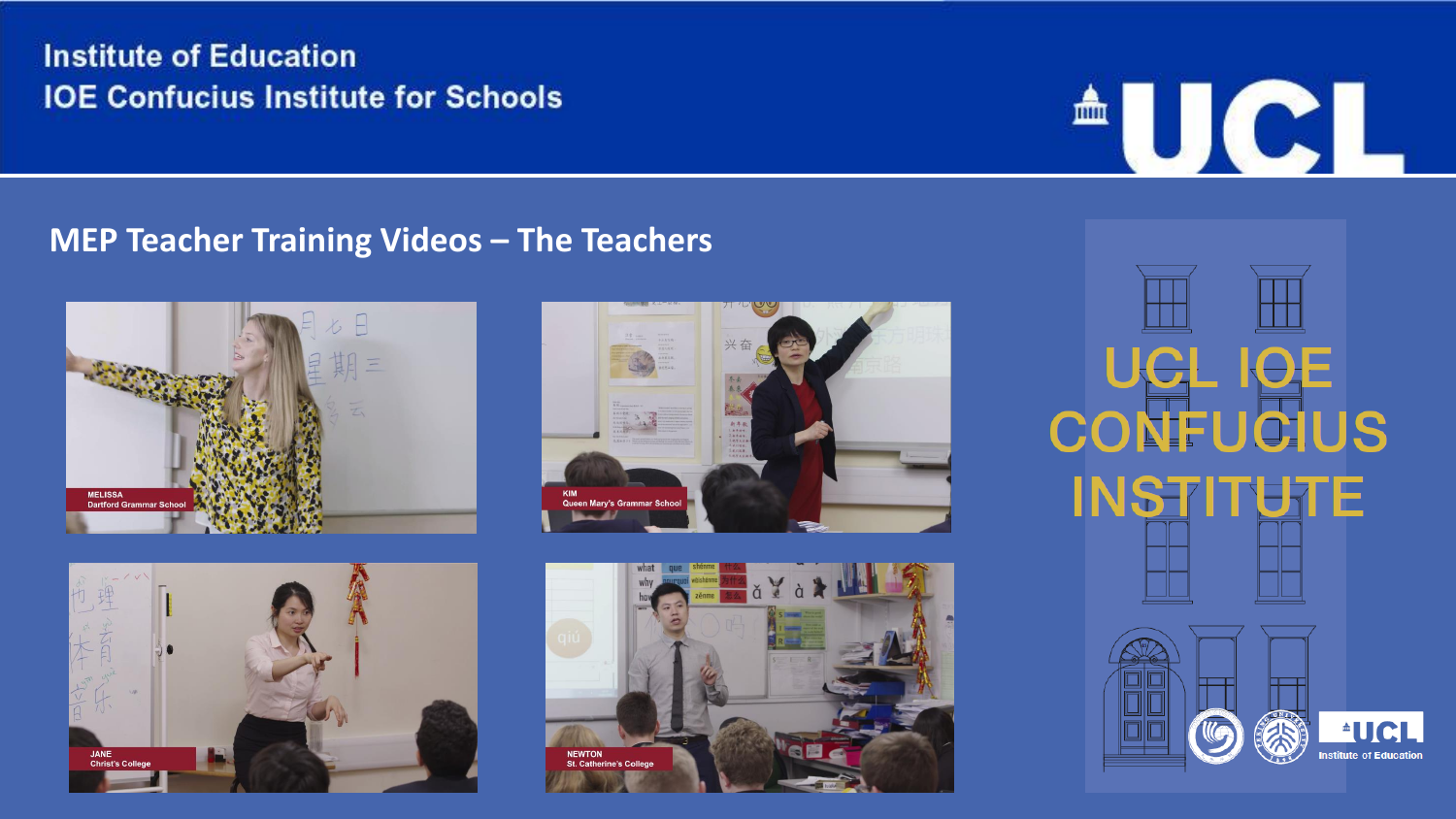### **MEP Teacher Training Videos – Filming in the classrooms**

- Fly on the wall, documentary style to capture authenticity
- On filming days there were 4 cameras, 2 IOE CI members, 6 film crew, 20 students and a teacher in the classroom
- Students and teachers quickly adapted to the filming



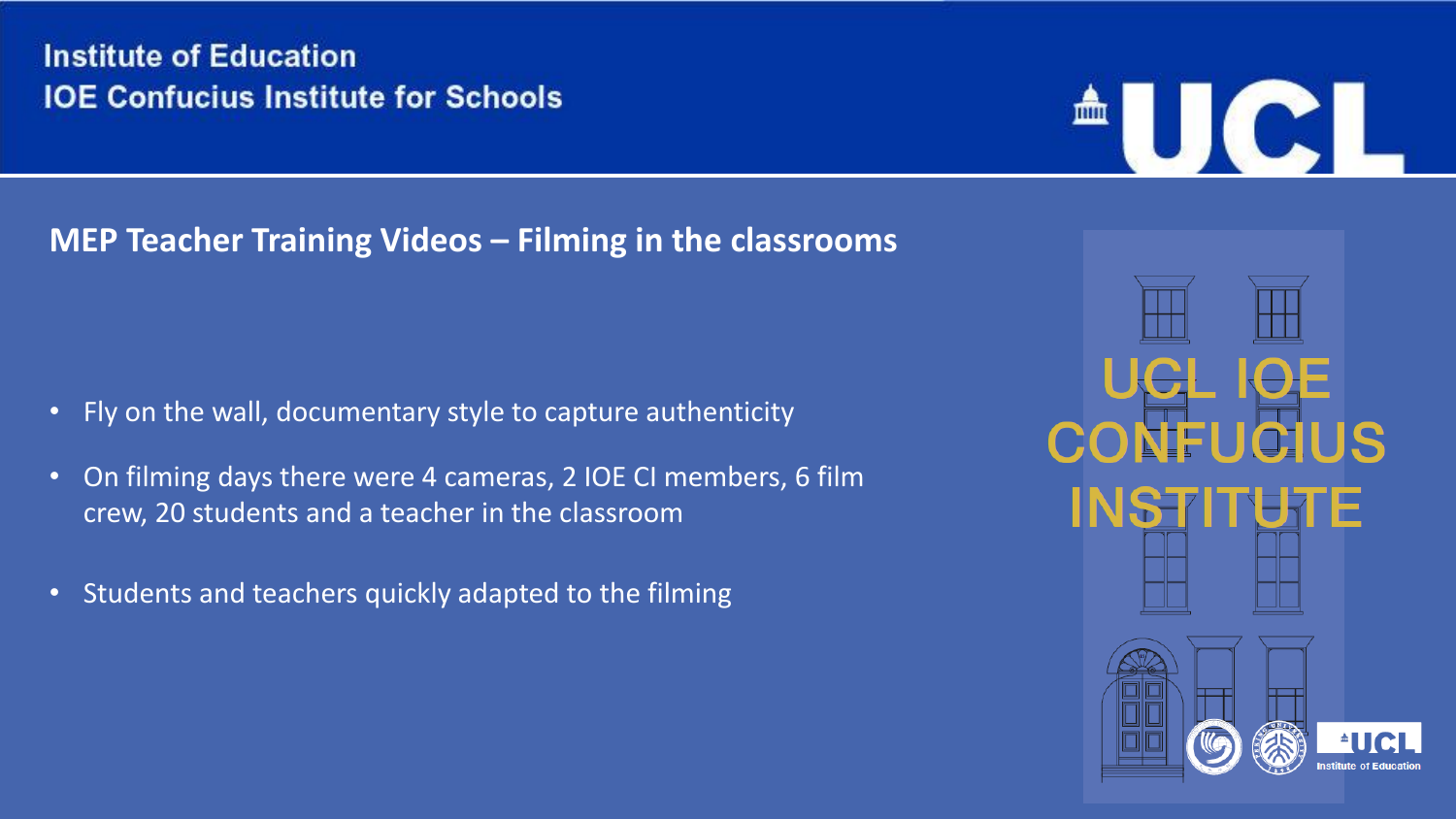**MEP Teacher Training Videos – Post-production**

- 4 classroom films in total –1 hour long
- 4 films also divided in shorter clips 140 clips, 3 minutes long, 1-3 topics
- Films and clips hosted on content management system search for clips on different topics
- For use in CPD, IOE CI training in the UK, IOE CI training in China
- Plan to use with PGCE students in collaboration with PKU



AUC-